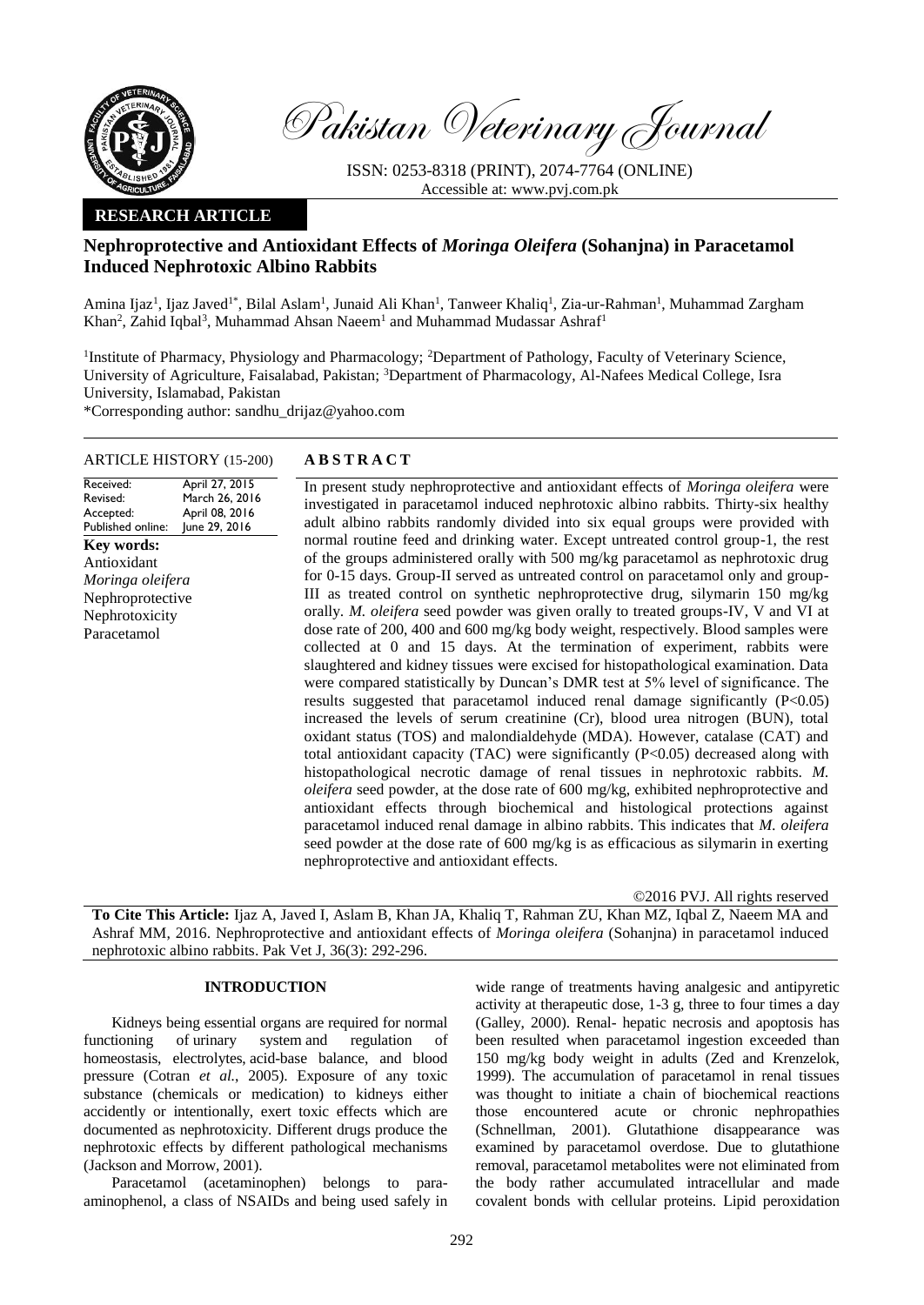was initiated in renal tubular cells which disturbed body's natural antioxidants system and ultimately death of renal tubular cells (Bessems and Vermuelen, 2001). The reactive oxygen species (ROS) or free radicals are important mediators of paracetamol induced nephrotoxicity. Global estimates show that about 80% of 4 billion world population depends upon the traditional medicines derived from plant origin. Side effects of allopathic drugs and development of resistance to these drugs led to an increased use of plants as source of medicines in variety of diseases (Manjula *et al*., 2009). *Moringa oleifera* of family *Moringaceae*, commonly known as Sohanjna, is a small sized tree which is native to India, Sri Lanka, Pakistan and Burma (Mbikay, [2012;](http://onlinelibrary.wiley.com/doi/10.1002/ptr.5325/full#ptr5325-bib-0037) Razis *et al*., [2014\)](http://onlinelibrary.wiley.com/doi/10.1002/ptr.5325/full#ptr5325-bib-0052)and contains many phytochemicals such as carotenoids, amino acids, glycosides, alkaloids, sterols, flavonoids, vitamins, minerals and phenolic compounds (Moyo *et al*., [2011;](http://onlinelibrary.wiley.com/doi/10.1002/ptr.5325/full#ptr5325-bib-0038) Teixeira *et al*., [2014;](http://onlinelibrary.wiley.com/doi/10.1002/ptr.5325/full#ptr5325-bib-0068) Razis *et al*., [2014\)](http://onlinelibrary.wiley.com/doi/10.1002/ptr.5325/full#ptr5325-bib-0052). It has been proved that *M. oleifera* has iron concentration more than spinach and potassium concentration more than banana (Siddhuraju and Becker, 2003). *M. oleifera* has well documented activity against Inflammation, infectious diseases, cardiovascular, hematological, gastrointestinal, and hepatic disorders (Razis *et al*., [2014\)](http://onlinelibrary.wiley.com/doi/10.1002/ptr.5325/full#ptr5325-bib-0052). Seeds of *M. oleifera* have antihyperlipidemic and antitumor activities (Mbikay[, 2012\)](http://onlinelibrary.wiley.com/doi/10.1002/ptr.5325/full#ptr5325-bib-0037). Moreover, its leave are widely used as a basic food because of their high nutrition content and have remarkable antihyperglycemic and anti-inflammatory effects (Mbikay, [2012;](http://onlinelibrary.wiley.com/doi/10.1002/ptr.5325/full#ptr5325-bib-0037) Razis *et al*., [2014\)](http://onlinelibrary.wiley.com/doi/10.1002/ptr.5325/full#ptr5325-bib-0052)while seeds are used in liver dysfunction, cardiovascular and hematological disorders having significant antioxidant and diuretic activities (Stohs and Hartman, 2015).

Despite of vast pharmacological activities of *M. oleifera*, literature regarding its efficacy against paracetamol induced nephrotoxicity is scanty. Hence nephroprotective and antioxidant effects of *Moringa oleifera* were investigated in paracetamol induced nephrotoxic albino rabbits.

#### **MATERIALS AND METHODS**

**Experimental Design:** The seeds of *Moringa oleifera* were purchased from local herbal market of Faisalabad. The plant material was taxonomically identified and authenticated by the Department of Botany, University of Agriculture, Faisalabad. The seeds were washed thoroughly with distilled water to remove dust or any other extraneous material and then dried in shade. Dried seeds were powdered with electrical grinder. Thirty six healthy adult male albino rabbits of 1.5-2.5 kg of body weight were purchased from local market of Faisalabad. The rabbits were housed in individual iron cages at room temperature  $(22\pm2$ <sup>o</sup>C) with 12/12 h light/dark period. Prior to the experimentation, the rabbits were acclimatized for one week. The experiment was conducted with the prior approval by the Directorate of Research and Advanced Studies and with the consent of the Society of Ethics of Animals, University of Agriculture, Faisalabad, Pakistan. Rabbits were randomly divided into six equal groups.

Feeding schedule of normal routine feed, paracetamol, silymarin and powdered seed of *M. oleifera* in adult albino rabbits during the experimental period of 0 to 15 days has been designed by keeping Group I as normal control group

without any treatment while Group II, III, IV, V and VI were induced nephrotoxicity with Paracetamol 150 mg/kg in 5 ml distilled water. Nothing is used as nephroprotective agent in Group II but silymarin 150 mg/kg orally, *M. oleifera* seed powder 200 mg/kg, 400 mg/kg and 600 mg/kg orally were given as nephroprotective agent in Group III, IV, V and VI respectively. Blood samples were collected from jugular vein in each experiment at 0 and 15 days, post medication. For serum separation, samples were allowed to clot for 20 minutes at refrigeration temperature and then centrifuged at 4000 rpm for 5 minutes. Serum was stored at freezing temperature till analysis.

**Biochemical parameter analysis:** Serum was analyzed for creatinine (Cr) by alkaline picrate method using commercially available kit (Ecoline®  $S_{+}$ ) and blood urea nitrogen by 'Urease – GLDH': enzymatic UV test method using commercially available kit (Breurer & Breuer Diagnostic kit, Germany). Serum was also used for determination of biomarkers by measuring the level of total antioxidant capacity (TAC), total oxidant status (TOS), catalase (CAT) and malondialdehyde (MDA) using commercially available kits. For TAC and TOS [Product Code # RL0017 (TAC) & RL0024 (TOS), Rel Assay Diagnostics kit, Mega Tıp, Gaziantep, Turkey] according to methods as reported by Erel (2004; 2005), for MDA [Kit # ab118970 Lipid Peroxidation (MDA) Assay Kit, abcam®, USA] and for CAT (Kit #ab83464, Catalase Assay Kit, Abcam®, USA) were used.

**Histopathological Examination:** All the rabbits were sacrificed for kidney tissue sampling. These tissues were immersion-fixed in 10% buffered formalin and were further processed with graded series of ethanol. Samples were then impregnated with molten paraffin wax and then embedded. Paraffin sections (3-4  $\mu$ m) were mounted and affixed to slides. Sections were stained as a routine in Harris's alum hematoxylin and eosin. Mounted and stained slides were examined for its morphometric measurements on Olympus PM – 10ADS automatic light microscope (Olympus optical Co., Tokyo, Japan) with a 40X objective and calibrated ocular micrometer (Afshar *et al*., 2008).

**Statistical analysis:** The two way analysis of variance (ANOVA) was applied to observe the difference between control and experimental groups at different time intervals. Statistical differences among different treatment groups were determined by Duncan's Multiple Range test (DMR) at 5% level of significance.

### **RESULTS**

**Biochemical Analysis:** Table 1 suggests that paracetamol induced renal damage by significantly  $(P<0.05)$  increasing the levels of serum Cr, BUN, TOS and MDA and decreasing CAT and TAC contents. However, silymarin significantly  $(P<0.05)$  changed these values which differed non-significantly (P>0.05) to their respective values in control group. *M oleifera* seed powder at-least at dose rate of600 mg/kg exerted its nephroprotective and antioxidant role by inducing significant (P<0.05) changes in values of paracetamol treated animals. These resultant values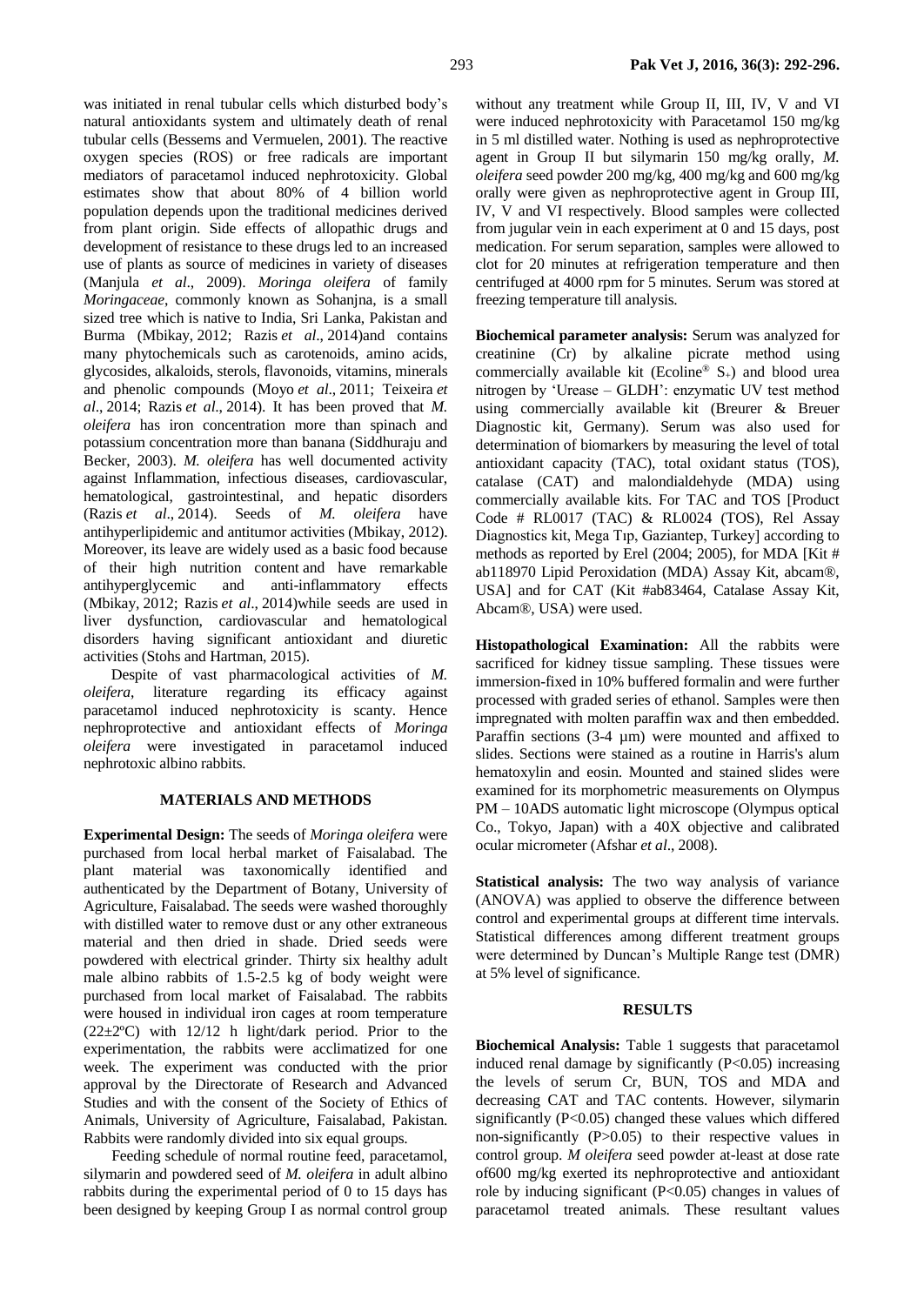

**Fig. 1:** Histopathological slides of each group are shown; a) Photomicrograph of kidneys of control group showing normal renal parenchyma (H & E Staining 400X). b) Photomicrograph of kidneys of toxic group (paracetamol 500 mg/kg) showing pyknotic nuclei of tubular epithelial cells and congestion. c) Photomicrograph of kidneys of synthetic nephroprotective group (silymarin 150 mg/kg) showing normal renal parenchyma (H & E Staining 200X). d) Photomicrograph of kidneys of paracetamol 500 mg/kg and *Moringa oleifera* 200 mg/kg treated group showing condensed and normal nuclei in tubular epithelial cells (H & E Staining 200X). e) Photomicrograph of kidneys of paracetamol 500 mg/kg and *Moringa oleifera* 400 mg/kg treated group showing condensed and normal nuclei in tubular epithelial cells (H & E Staining 400X). f) Photomicrograph of kidneys of paracetamol 500 mg/kg and *Moringa oleifera* 600 mg/kg treated group showing normal nuclei in tubular epithelial cells (H & E Staining 400X).

**Table 1:** Serum Cr, BUN, TAC, TOS, CAT and MDA after oral administration of *Moringa oleifera* seed powder, paracetamol and silymarin in male adult albino rabbits

| Groups             |                              |                              | Ш                             | IV                            |                               | VI                            |
|--------------------|------------------------------|------------------------------|-------------------------------|-------------------------------|-------------------------------|-------------------------------|
|                    | Control on                   | Treated with                 | Treated with                  | Treated with                  | Treated with                  | Treated with                  |
|                    | routine feed                 | Paracetamol                  | Silymarin                     | M. oleifera                   | M. oleifera                   | M. oleifera                   |
| <b>Tests</b>       |                              |                              | + Paracetamol                 | 200 <sub>mg/kg</sub>          | 400mg/kg                      | 600mg/kg                      |
|                    |                              |                              |                               | + Paracetamol                 | + paracetamol                 | + Paracetamol                 |
| Serum Cr (mg/dl)   | $0.85 \pm 0.04^b$            | $1.41 \pm 0.17$ <sup>a</sup> | $0.97 \pm 0.05^{\circ}$       | $1.05 \pm 0.06^{\mathrm{b}}$  | $0.96 \pm 0.05^{\circ}$       | $0.89 \pm 0.03^{\circ}$       |
| BUN (mg/dl)        | $21.4 \pm 1.17^b$            | $33.6 \pm 4.30^a$            | $26.1 \pm 1.51^b$             | $27.0 \pm 1.43^b$             | $24.9 \pm 1.50^{\circ}$       | $21.9 + 1.25^b$               |
| TAC (mmol/L)       | $1.94 \pm 0.10^a$            | $0.84 \pm 0.35^{\circ}$      | $1.57 \pm 0.18^{ab}$          | $1.23 \pm 0.27^{\circ}$       | $1.36 \pm 0.20$ <sup>ab</sup> | $1.52 \pm 0.12^{ab}$          |
| $TOS$ ( $µmol/L$ ) | $2.93 \pm 0.25$ °            | $6.54 \pm 2.30$ <sup>a</sup> | $3.41 \pm 0.24$ <sup>bc</sup> | $4.33 \pm 0.96$ <sup>ab</sup> | $3.78 \pm 0.43$ <sup>ab</sup> | $3.43 \pm 0.19$ <sup>bc</sup> |
| CAT (Kilo U/L)     | $48.2 \pm 3.06^a$            | $25.3 + 9.08$                | 41.4 $\pm$ 3.36 <sup>ab</sup> | $33.2 \pm 6.12^{bc}$          | $38.9 \pm 6.89$ <sup>ab</sup> | $40.2 \pm 3.77$ <sup>ab</sup> |
| MDA (nmol/L)       | $5.92 \pm 0.14$ <sup>c</sup> | $24.5 \pm 13.0^a$            | 9.67 $\pm$ 3.21 <sup>bc</sup> | $16.7 \pm 8.00^{ab}$          | $12.5 \pm 4.92^{ab}$          | $10.3 \pm 3.36$ <sup>bc</sup> |

Mean<sup>+</sup>SE sharing similar letter(s) in a row are statistically non-significant (P>0.05).

remained non-significantly (P>0.05) different than their respective values in silymarin treated nephrotoxic rabbits.

**Histopathological examination:** The biochemical results were also confirmed by the histological studies. Tubular epithelial cells of normal kidney were normal in appearance with nucleus having nucleolus with fine mesh work of chromatin (Fig.1a). Kidney cells of paracetamol treated rabbits showed that moderate to severe degree of congestion was present in renal parenchyma. Tubular epithelial cells showed moderate degree of necrotic changes indicating pyknotic nuclei in tubular epithelial cells (Fig.1b). Kidney cells of silymarin treated rabbits showed that nuclei of tubular epithelial cells were normal in appearance. Pyknotic nuclei were present that indicated mild degree of amelioration by silymarin. At few places, mild degree of congestion was also present (Fig.1c). Kidney cells of *M. oleifera* seed powder treated animals at dose rate of 200 mg/kg body weight along with paracetamol showed pyknotic nuclei in tubular epithelial

cells. Mild to moderate degree of congestion was also present (Fig.1d). Kidney cells of *M. oleifera* seed powder treated rabbits at dose rate of 400 mg/kg body weight showed tubular epithelial cells normal with fine chromatin material. At few places mild to moderate degree of congestion was also present. Tubular epithelial cells were also having pyknotic nuclei (Fig.1e). *M. oleifera* seed powder at dose rate of 600mg/kg body weight was given orally along with paracetamol. The renal parenchyma of this group was like normal animals. Tubular epithelial cells were normal with fine chromatin material. At few places mild degree of congestion was also present. Urinary spaces were clear and dilated indicating complete amelioration by the plant (Fig.1f).

### **DISCUSSION**

Non-steroidal anti-inflammatory drugs inhibit cyclooxygenase enzymes affecting the synthesis of prostaglandins and resultantly affect liver, kidney and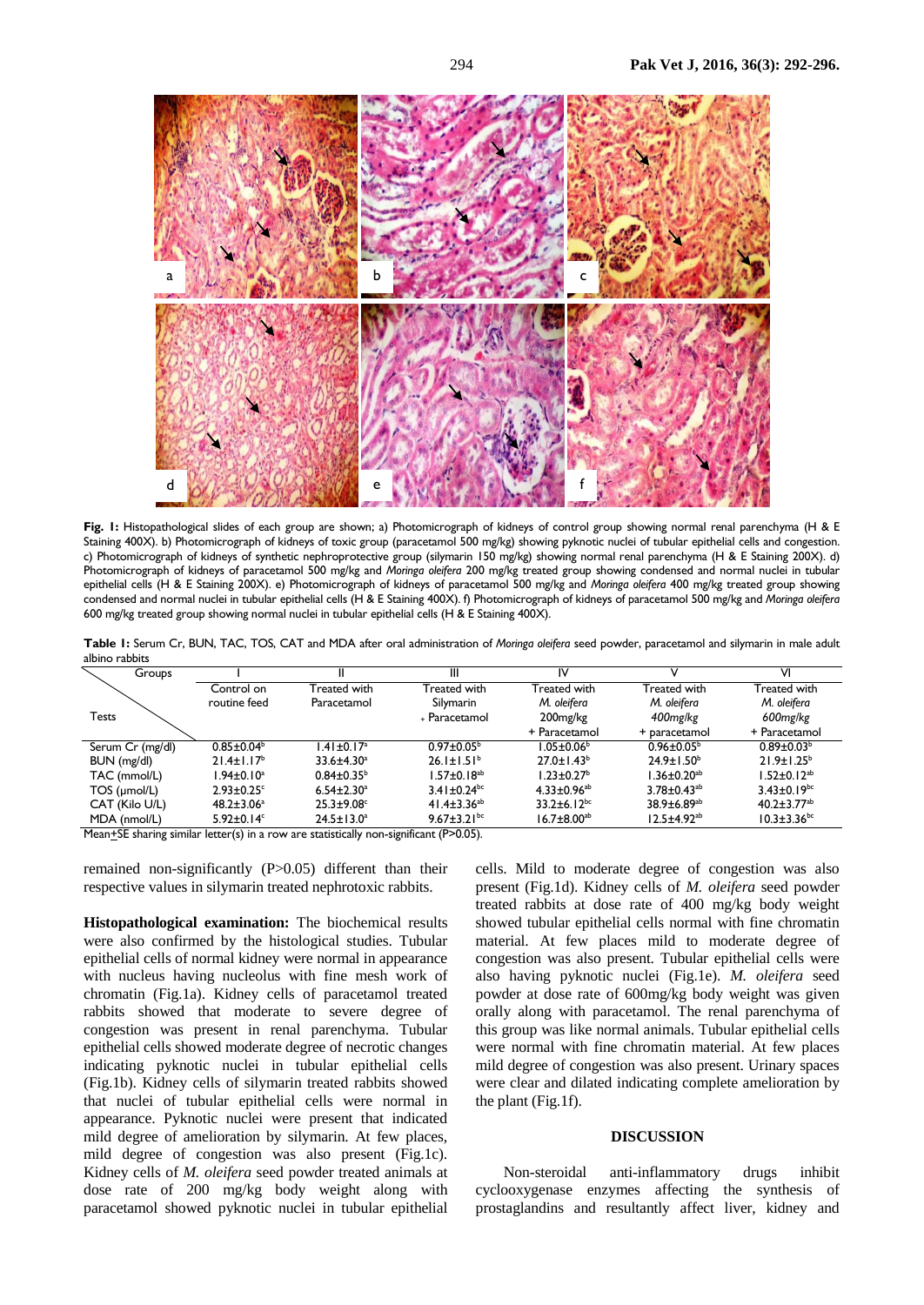gastrointestinal tract (Yousef *et al*., 2010). Paracetamol at toxic dose level has been reportedly responsible for glutathione diminution and ultimately lipid peroxidation and starts its intracellular accumulation where its reactive metabolite, N-acetyl-p-benzoquinone imine (NAPQI), after making covalent bond with renal tissues, causes deterioration and death of cells which in turn is associated with electrolyte imbalance and creatinine and blood urea nitrogen instabilities (Alderman *et al*., 2002). It has been documented that elevation in serum Cr and BUN were found to be more reliable and well reported parameters for scrutinizing the drug induced renal damage (Schnellman, 2001).

In current study, administration of paracetamol significantly (P˂0.05) elevated serum Cr and BUN levels as compared to their respective levels in control group. *M. oleifera* seed powder at oral doses of 200 mg/kg, 400 mg/kg and 600 mg/kg significantly (P˂0.05) lowered acute elevation in the serum Cr and BUN. These values were non-significantly different than the respective values in silymarin treated nephrotoxic rabbits (Table 1). Earlier studies have shown that renal tissues are targeted by paracetamol overdose and resulted in high serum level of Cr and BUN (Dasilva *et al*., 2006). These results of present study were in agreement with previous findings where gentamicin and acetaminophen were used to induce nephrotoxicity in rats and aqueous and seed extracts of *Phyllanthus amarus* were used as nephroprotective remedy. The extracts significantly (P˂0.05) lowered acute elevation in the serum Cr and BUN (Adeneye and Benebo, 2008). Further, the extract of *Curcuma longa* at the dose rate of 1000 mg/kg was found to reduce Cr and BUN significantly (P<0.05) in paracetamol treated group. The reported nephroprotective activity of turmeric was due to the presence of curcumin which possessed strong antioxidant activity (Cekmen *et al*., 2009). Similarly, *Harungana madagascariensi*, *Pimpinellas tirupatiensis*, *Cardiospermum halicacabum*, *Canarium schweinfurthi*, *Tapinanthus globiferus* and *Spathodea camanulata* also reduced the Cr and BUN levels in paracetamol induced nephrotoxic experimental animals (Siddiq *et al*., 2012).

In present study TAC declined and TOS elevated significantly (P˂0.05) after oral administration of paracetamol in rabbits which may be due to inactivation of enzymes through cross-linking and/or collapse of the antioxidant enzymes and resultant amplified lipid peroxidation (Somani *et al*., 2000). Further, elevation in TOS level may also be attributed to the over production and afterwards accumulation of paracetamol metabolite, NAPQI, which promotes the formation of free radicals that are liable to induce oxidative stress on renal tissue and hence leads to cellular damage and nephrotoxicity (Yousef *et al*., 2010). These finding were supported by earlier reports where animals showed higher level of TOS and lower level of TAC after paracetamol overdose (Alderman *et al*., 2002).However, *M. oleifera* showed antioxidant action against lipid peroxidation by significantly (P<0.05) lowering the TOS and elevating TAC levels may be based on protecting antioxidant enzymes (Kumar and Pari, 2003).

In present investigations, CAT level decreased in paracetamol treated rabbits which are well associated with enhanced lipid peroxidation and disabling of antioxidant defense system of body owing paracetamol overdose (Yousef *et al*., 2010). The CAT is essential for detoxification of hydrogen peroxide  $(H_2O_2)$  and oxygen derived free radicals in the cells (Linares *et al*., 2006). Treatment with *M. oleifera* at 400mg/kg and 600mg/kg dose levels significantly (P˂0.05) improved CAT activity. These findings were in agreement with earlier reports in which Isoniazid was used as antitubucular drugs to induce lipid peroxidation in rats.

In present study, administration of paracetamol resulted in significantly (P˂0.05) higher level of MDA in rabbits. Elevated level of MDA is an indicator of oxidative stress in renal tissues. As end product of lipid peroxidation, it is responsible to exaggerate the damaging effect of reactive species on DNA and cellular membrane. Former studies have clearly verified that paracetamol overdose increases lipid peroxidation evidenced by high level of MDA and enhanced oxidative stress in renal tissues (Rodrigo and Bosco, 2006). Paracetamol induced lipid peroxidation reduces membrane fluidity, deactivates membrane bound receptors and enhances seepage of substances from membrane that do not pass normally (Gosh and Sil, 2007). In contrast, on the administration of 600mg/kg seed powder of *M. oleifera*, the level of MDA was significantly (P˂0.05) decreased when compared to paracetamol treated rabbits. The ability of *M. oleifera* in prevention of lipid peroxidation may be due to its glucosinolate and phenolic contents being reductive in nature and lowering the level of MDA in nephrotoxic experimental animals (Bennet *et al*., 2003).

Paracetamol overdose may result in imbalance between oxidant-antioxidant equilibrium. Paracetamol induced renal damage was supported by biochemical and histopathological changes that correspond with observations recorded earlier (Sarumathy *et al*., 2011). Previous histopathological studies revealed that paracetamol treated group showed severe tubular necrosis, permeation of inflammatory cells, tubular deterioration, hemorrhage, distension of tubules and vacuolization (Pareta *et al*., 2011). Current investigations also produced similar histopathological findings in rabbits of paracetamol treated group. Kidney cells of paracetamol treated rabbits showed moderate to severe congestion present in renal parenchyma. Tubular epithelial cells showed moderate degree of necrotic changes indicated by condensed nuclei of tubular epithelial cells. It indicated moderate to severe degree of pathological changes induced by oral administration of paracetamol (Fig.1a).The present study showed that *M. oleifera* significantly (P˂0.05) reduced the histopathological changes observed in paracetamol treated group. Treatment with different doses of *M. oleifera* along with paracetamol produced only mild degree of degeneration and absences of necrosis as compared to paracetamol treated group. *M. oleifera* seed powder at dose rate of 200 & 400 mg/kg showed tubular epithelial cells with mild condensed nuclei (Fig.1 d&e). However, *M. oleifera* seed powder at dose rate of 600 mg/kg showed tubular epithelial cells with normal and fine chromatin material indicating complete amelioration by seed powder of plant (Fig.1f).

The proposed mechanism of M*. oleifera* to reduce nephrotoxicity might be due to its antioxidant properties (Ndhlala *et al*., [2014\)](http://onlinelibrary.wiley.com/doi/10.1002/ptr.5325/full#ptr5325-bib-0042). Antioxidant potential of this herb has been reported in many studies. The seeds of Moringa have contained many antioxidants like tocopherols, Vitamins C,